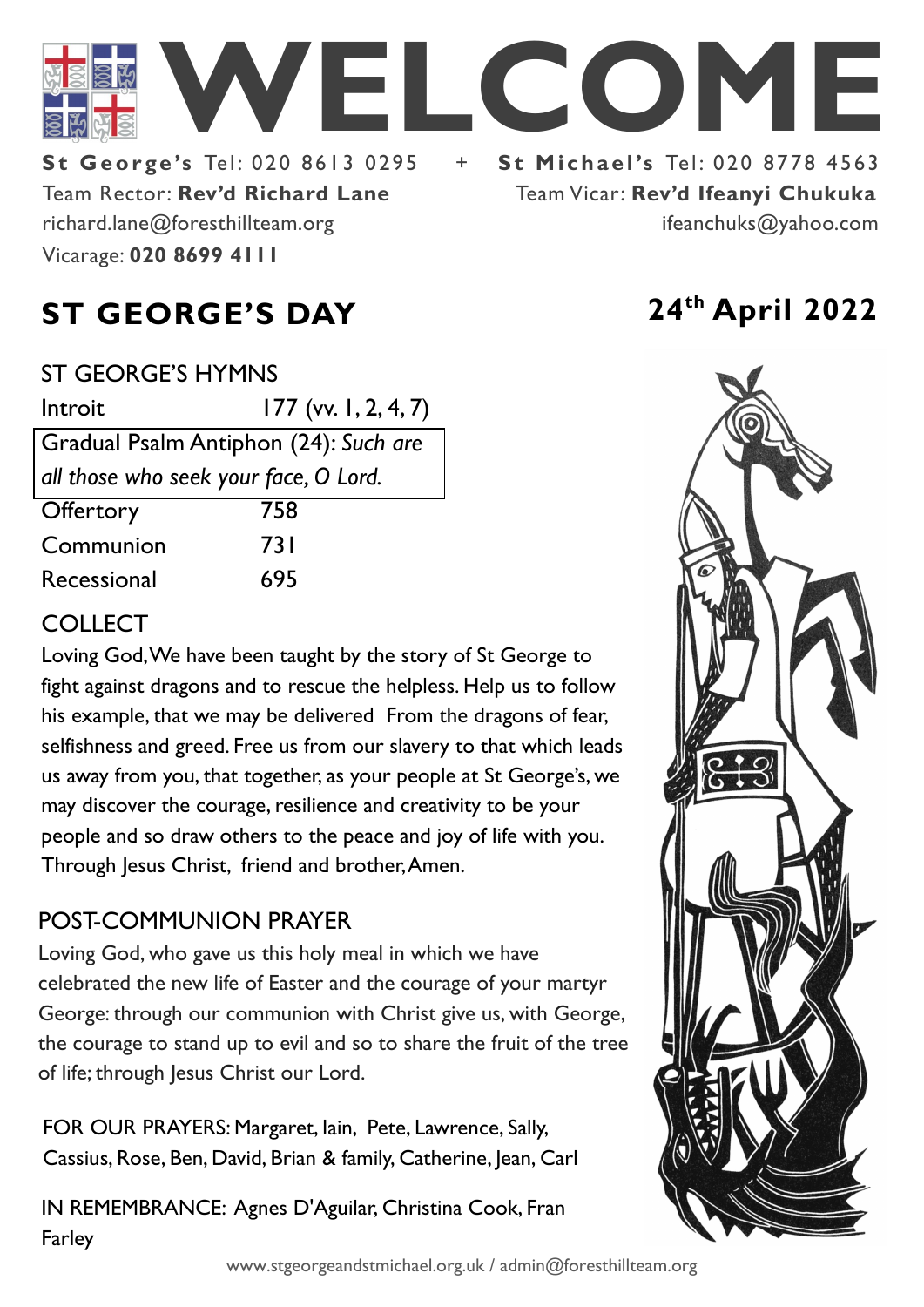### PRAYER FOR UKRAINE

Each Tuesday there will be an opportunity for prayer in church between 9.00am and 12noon.

 $@$ 

#### BLUEBELL WALK

On **Sunday 1 May** 2022, Susie and Mo will be doing the Bluebell Walk to raise funds for St Christopher's Hospice. Please support them if you can!

೧೪೧

#### JUBILEE PARTY

We will be holding a Jubilee Party (hopefully outdoors) on **Saturday 4th June** 2022 starting at 14.30. PLEASE SAVE THE DATE.

Fun for all the family including games for the children, a Jubilee Quiz and a Cream Tea of sandwiches, scones and cakes. The St George's Cocktail may also make an appearance !

Entrance complimentary but donations of ideas, help and cakes from all parts of the Commonwealth will be welcome.

Look out for more details over the coming weeks.

### **EVENTS THIS WEEK**

*Monday 25 April* Church: 18:45 - Meditation group Studio: 19:00 - 20:30 - Guides

#### *Tuesday 26 April PARISH OFFICE CLOSED* **Church: 09:00-12:00 - Prayer for Ukraine**

Church: 09:30- Morning prayer Church: 10:30 - Eucharist Hall: 18:00-19:30 - Brownies Studio: 18:20-19:35 -Yoga class

*Wednesday 27 April* Hall: 18:00 - Cubs, 20:00 - Scouts Studio: 19:30-20:30 -Yoga class

*Thursday 28 April* Chapel 18:30 - Eucharist service Church: 20:00 - **APCM**

*Friday 29 April* Church:19:00-21:00 New Life

S*aturday 30 April* Church: 09:30 - Morning Prayer Studio: 11:00-12:00 - Yoga class

*Sunday 1 May* Church: 10:00 - Eucharist Studio: 14:00 - 17:00 - Outside group

### **UPCOMING EVENTS**

*Saturday 4 June* Hall & outside: 14:30 - **Jubilee party**

### *4 - 6 November* **Walsingham**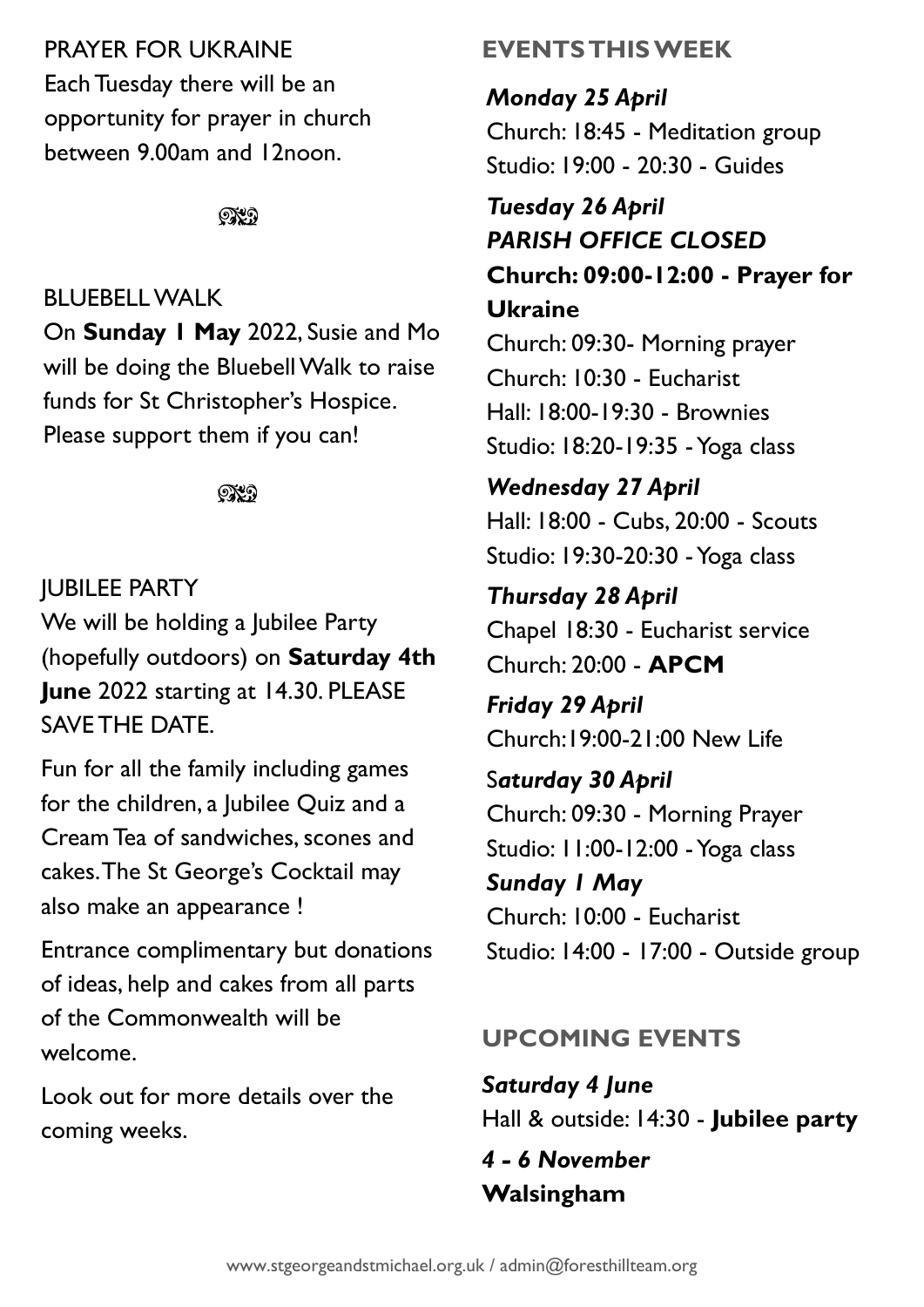#### LEWISHAM FOOD BANK

The food bank are in need of food donations. At the time of printing they need:

- UHT blue / green milk
- Non-dairy milk
- Long-life juice
- Halal canned meat
- Rice (500g bags)
- Canned fruit
- Bars of soap
- Nappies (size 5 & 6)
- **Baby wipes**
- Laundry pods
- Cooking oil (500 ml)
- Canned vegetables
- Chopped tomatoes
- Pasta sauce
- Canned fish & meat
- Gluten free biscuits
- Deodorant
- Loo roll
- Shower gel
- Cat & Dog food
- Decent carrier bags

Delivery address: Hope Centre 118 Malham Road London SE23 1AN

Delivery times: Mon – Fri: 9 am – 3 pm. Please call us on **07828 326749** to check before arranging a delivery time. Thank you!